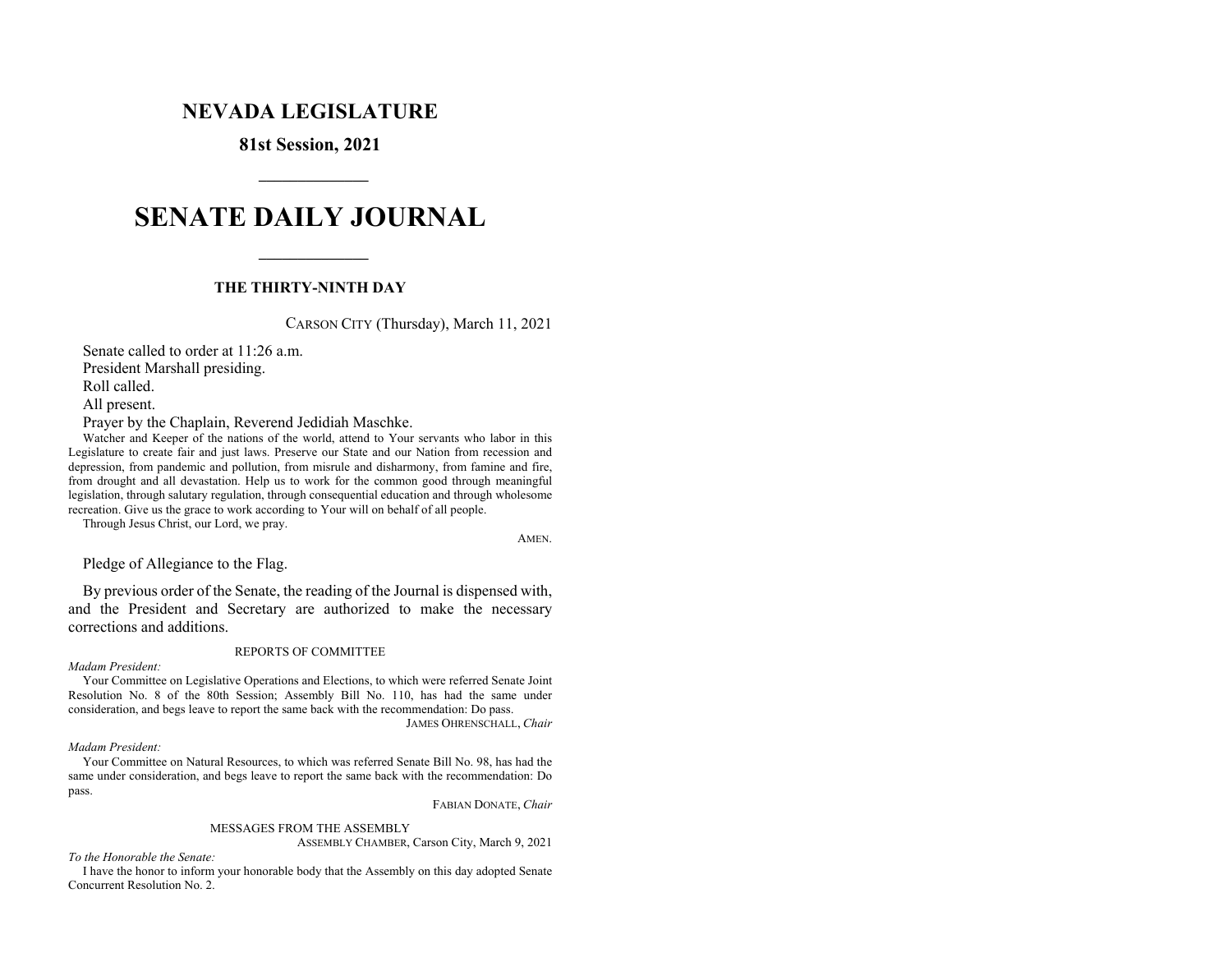Also, I have the honor to inform your honorable body that the Assembly on this day passed Assembly Bills Nos. 16, 26, 35, 62, 74.

#### CAROL AIELLO-SALA *Assistant Chief Clerk of the Assembly*

#### MOTIONS, RESOLUTIONS AND NOTICES

By the Committee on Legislative Operations and Elections:

 Senate Joint Resolution No. 6—Urging the Federal Government to address the issue of spouses of members of the military losing retirement benefits due to frequent relocations by creating a retirement plan that is funded by the Department of Defense Appropriations Act.

 Senator Ohrenschall moved that the resolution be referred to the Committee on Legislative Operations and Elections.

Motion carried.

 Senator Neal has approved the addition of Senator Harris as a co-sponsor of Senate Bill No. 140.

 Senator Lange has approved the addition of Senator Buck as a co-sponsor of Senate Concurrent Resolution No. 4.

 Senator Cannizzaro moved that Senate Bill No. 103 be taken from the General File and placed on the Secretary's desk.

Motion carried.

 Senator Pickard moved that Initiative Petitions Nos. 1 and 2, transmitted by the Nevada Secretary of State to the 81st Session of the Nevada Legislature, receive no further consideration by the 81st Legislature.

 Senator Cannizzaro moved that the Senate recess subject to the call of the Chair.

Motion carried.

Senate in recess at 11:32 a.m.

### SENATE IN SESSION

 At 11:38 a.m. President Marshall presiding. Quorum present.

SENATOR CANNIZZARO: Point of order. The motion as stated has no effect as the Senate does not have the authority to act on behalf of the Legislature as a whole, only the Senate Body.

 PRESIDENT MARSHALL: Point is well taken. Senator Pickard, would you like to restate your motion?

Senator Pickard moved that Initiative Petitions Nos. 1 and 2, transmitted by the Nevada Secretary of State to the 81st Session of the Nevada Legislature, receive no further consideration by the Senate during the 81st Legislative Session.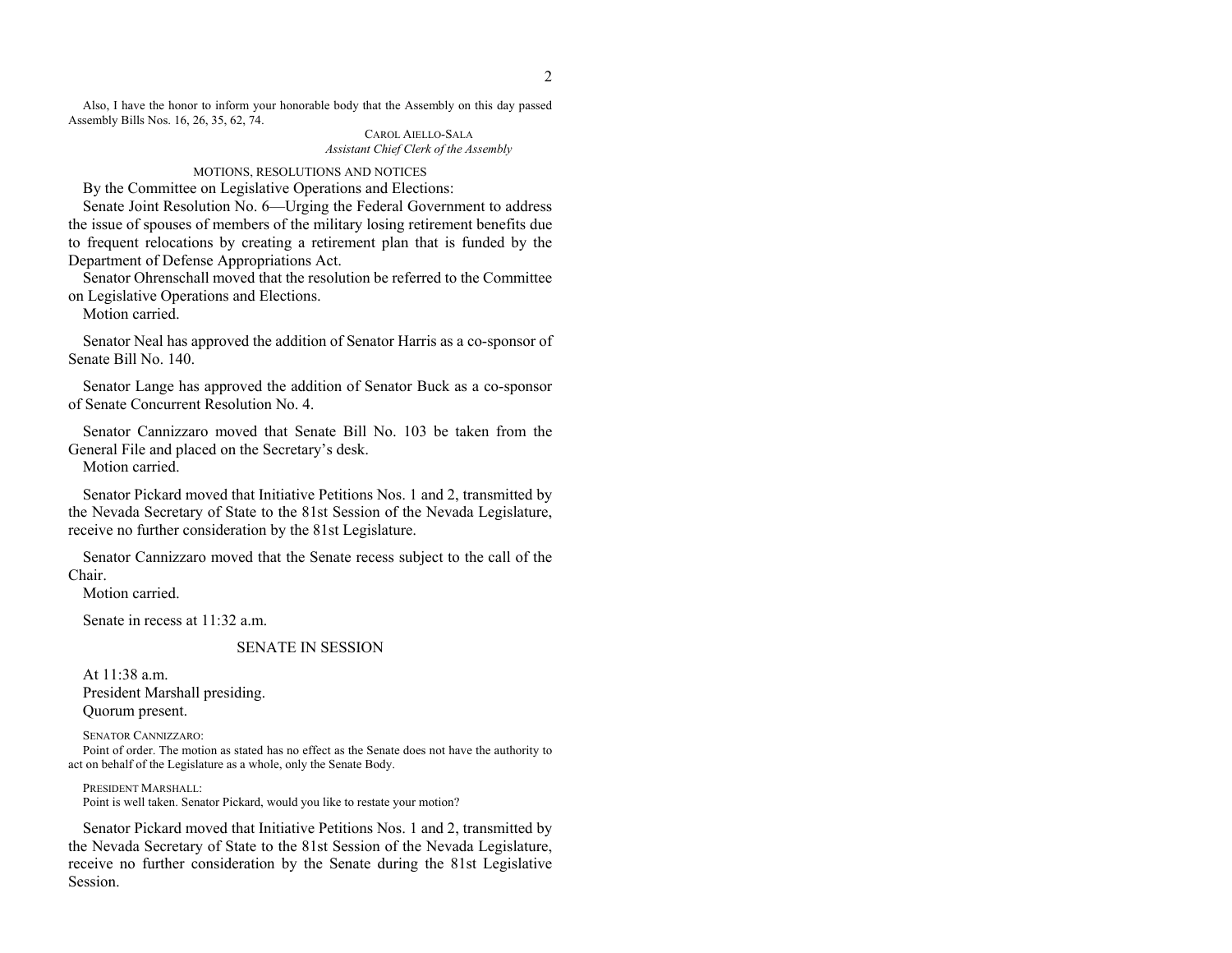Remarks by Senator Pickard.

 Last year, more than 200,000 Nevadans participated in the Initiative Petition process. In the middle of a pandemic, Nevada voters took the time to sign petitions to make their voices heard. We hear you. I want to give all Nevada voters the opportunity to vote on these issues.

 Senators Hansen, Pickard and Hammond requested a roll call vote on Senator Pickard's motion.

Roll call on Senator Pickard's motion:

YEAS—9.

 NAYS—Brooks, Cannizzaro, Denis, Donate, Dondero Loop, Harris, Lange, Neal, Ohrenschall, Ratti, Scheible, Spearman—12.

 The motion having failed to receive a majority, Madam President declared it lost.

INTRODUCTION, FIRST READING AND REFERENCE

By Senator Denis:

 Senate Bill No. 204—AN ACT relating to motor vehicles; authorizing the Department of Motor Vehicles to issue a card, certificate or license in electronic form; authorizing the Department to establish an electronic branch office; and providing other matters properly relating thereto.

 Senator Ratti moved that the bill be referred to the Committee on Growth and Infrastructure.

Motion carried.

By Senator Denis:

 Senate Bill No. 205—AN ACT relating to public safety; exempting certain types of residential and commercial boilers from the standards that an owner of a boiler must comply with; providing that such standards apply to certain other types of boilers; requiring the Division of Industrial Relations of the Department of Business and Industry to revise its regulations to conform with this exemption; and providing other matters properly relating thereto.

 Senator Ratti moved that the bill be referred to the Committee on Health and Human Services.

Motion carried.

 By Senators Pickard, Hardy, Settelmeyer, Goicoechea, Hammond, Hansen, Kieckhefer, Seevers Gansert; Assemblymen Hardy and Wheeler:

 Senate Bill No. 206—AN ACT relating to insurance; requiring the establishment of an open enrollment period for a policy of insurance which provides for the payment of certain expenses which are not covered by Medicare; prohibiting an insurer issuing such a policy from taking certain actions during the open enrollment period; and providing other matters properly relating thereto.

 Senator Ratti moved that the bill be referred to the Committee on Commerce and Labor.

Motion carried.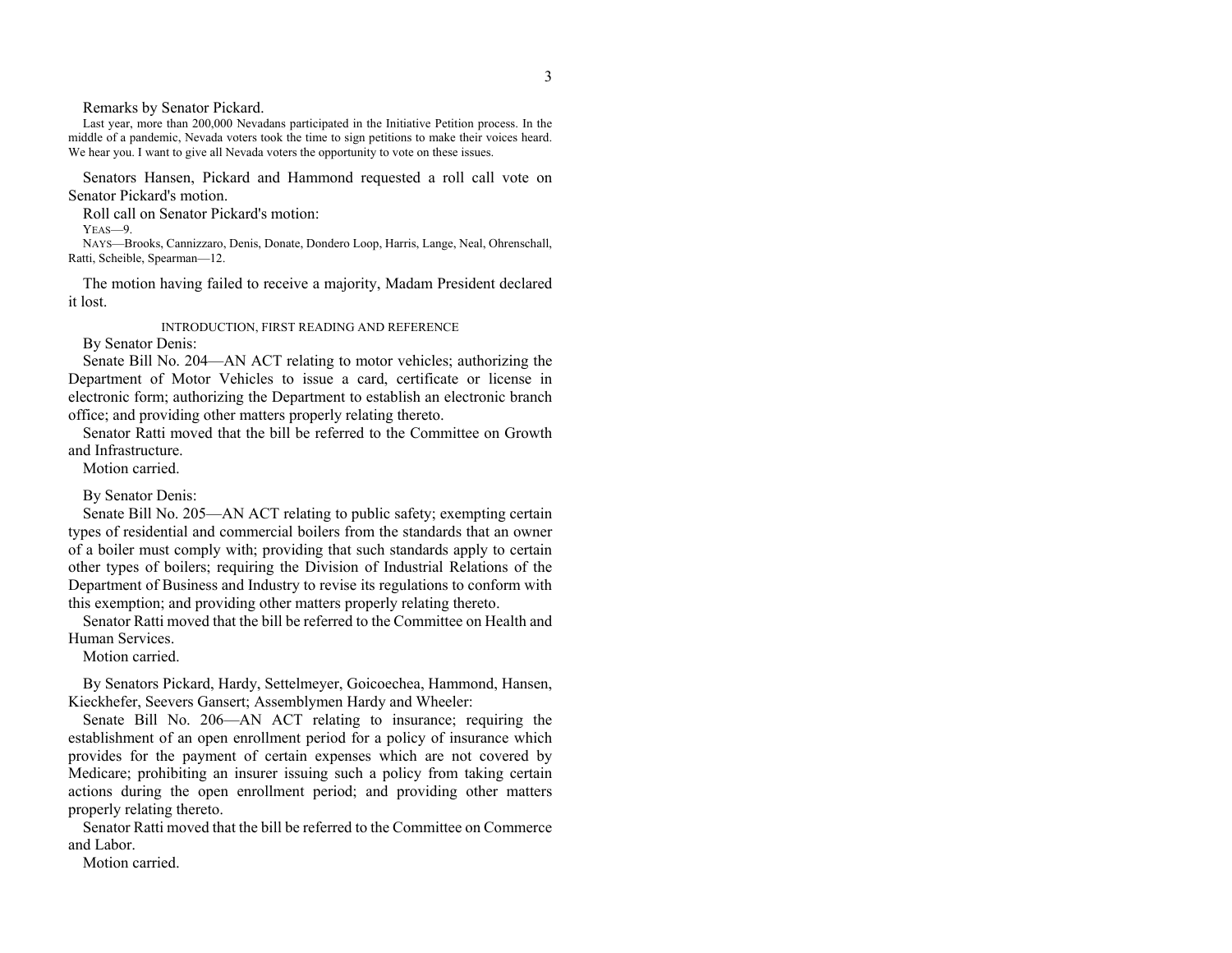By Senators Pickard, Hardy, Buck, Hammond, Hansen, Seevers Gansert, Settelmeyer and Assemblywoman Hardy:

 Senate Bill No. 207—AN ACT relating to apprenticeships; directing the State Apprenticeship Council to develop, create and administer a pilot program for the purpose of establishing new apprenticeship programs for certain industries; and providing other matters properly relating thereto.

 Senator Ratti moved that the bill be referred to the Committee on Commerce and Labor.

Motion carried.

By Senators Hardy, Seevers Gansert and Settelmeyer:

 Senate Bill No. 208—AN ACT relating to behavioral health; authorizing certain additional persons to receive services from the Autism Treatment Assistance Program; revising provisions concerning the issuance of a license or certificate by endorsement to engage in certain behavioral health professions; providing for the issuance of a provisional license or certificate to engage in such professions to an applicant for a license or certificate by endorsement under certain circumstances; and providing other matters properly relating thereto.

 Senator Ratti moved that the bill be referred to the Committee on Health and Human Services.

Motion carried.

By Senator Donate; Assemblymen González and Watts:

 Senate Bill No. 209—AN ACT relating to employment; requiring an employer in private employment to allow any use of paid leave; requiring the Legislative Committee on Health Care to conduct an interim study concerning the long-term implications of SARS-CoV-2 on casino workers and frontline workers; and providing other matters properly relating thereto.

 Senator Ratti moved that the bill be referred to the Committee on Commerce and Labor.

Motion carried.

By Senator Dondero Loop:

 Senate Bill No. 210—AN ACT relating to child welfare; requiring the development of a plan for the education of certain children admitted by a court to a psychiatric hospital or facility which provides residential treatment for mental illness; requiring a school district providing services to such a child to submit certain programs and plans to the psychiatric hospital or other facility; and providing other matters properly relating thereto.

 Senator Cannizzaro moved that Senate Standing Rule No. 40 be suspended and that the Senator Bill No. 210 be referred to the Committee on Education. Motion carried.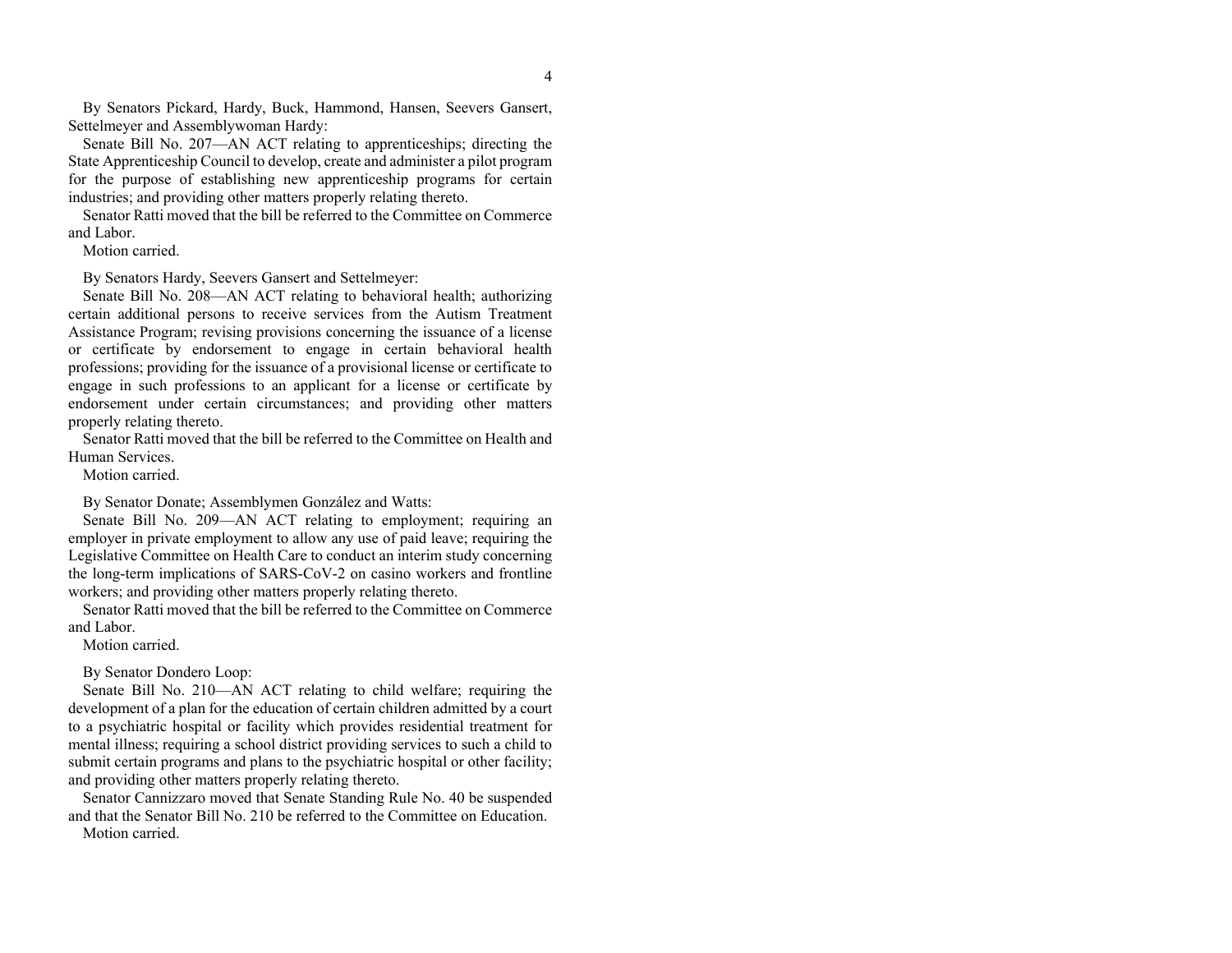By Senators Harris, Hardy, Lange, Ohrenschall and Scheible:

 Senate Bill No. 211—AN ACT relating to public health; requiring certain providers of emergency medical services in a hospital or primary care to ask certain patients whether they wish to be tested for sexually transmitted diseases; requiring such a provider to test a patient who answers in the affirmative or assist the patient in obtaining a test where practicable; authorizing the imposition of professional discipline against a provider for certain violations; and providing other matters properly relating thereto.

 Senator Ratti moved that the bill be referred to the Committee on Health and Human Services.

Motion carried.

# By Senator Harris:

 Senate Bill No. 212—AN ACT relating to peace officers; revising provisions relating to the use of force by peace officers; requiring certain law enforcement agencies to submit to the Office of the Attorney General certain information relating to certain incidents involving the use of force by peace officers; requiring the preparation and submittal of a report relating to such information; prohibiting the use of restraint chairs; prohibiting peace officers from using certain forms of force in response to protests and demonstrations; and providing other matters properly relating thereto.

 Senator Ratti moved that the bill be referred to the Committee on Judiciary. Motion carried.

# By Senator Hansen:

 Senate Bill No. 213—AN ACT relating to criminal procedure; defining certain terms, including the term "surveillance device"; prohibiting law enforcement officers from using surveillance devices except when authorized by surveillance warrants or in exigent circumstances; establishing provisions relating to applying, issuing and executing surveillance warrants; establishing provisions relating to the disclosure, retention, admissibility and reporting of information obtained through surveillance warrants; requiring the Attorney General to develop certain training protocols regarding surveillance devices; establishing certain additional reporting requirements relating to surveillance warrants; providing for a civil action under certain circumstances; and providing other matters properly relating thereto.

 Senator Ratti moved that the bill be referred to the Committee on Judiciary. Motion carried.

By Senator Hardy and Assemblywoman Titus:

 Senate Bill No. 214—AN ACT relating to pharmacy; requiring certain licensing boards to adopt regulations governing the prescribing, administering and dispensing of controlled substances for the treatment of pain; revising provisions governing the review and investigation of a complaint alleging certain inappropriate activity relating to controlled substances and the imposition of disciplinary action in response to such a complaint; extending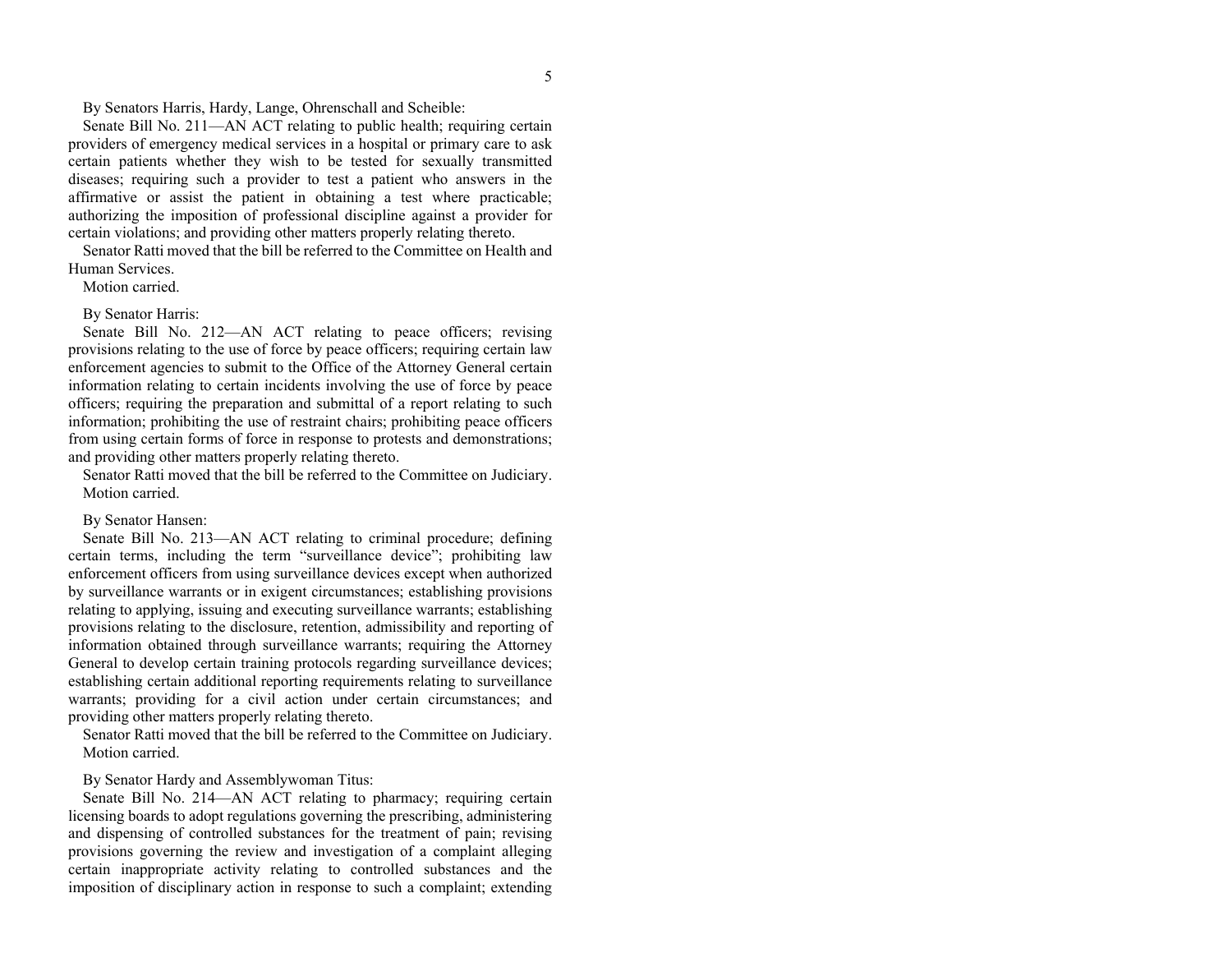the maximum length of exemptions from certain requirements governing electronic prescriptions; abolishing certain requirements governing the prescribing and dispensing of controlled substances for the treatment of pain; and providing other matters properly relating thereto.

 Senator Ratti moved that the bill be referred to the Committee on Commerce and Labor.

Motion carried.

By Senator Denis:

 Senate Bill No. 215—AN ACT relating to education; revising provisions relating to a program of instruction based on an alternative schedule; revising certain provisions relating to programs of distance education; and providing other matters properly relating thereto.

 Senator Ratti moved that the bill be referred to the Committee on Education. Motion carried.

By Senators Hammond, Goicoechea, Hardy, Pickard and Settelmeyer:

 Senate Bill No. 216—AN ACT relating to emergency management; revising certain requirements relating to vulnerability assessments and emergency response plans conducted or prepared by community water systems; and providing other matters properly relating thereto.

 Senator Ratti moved that the bill be referred to the Committee on Government Affairs.

Motion carried.

By Senator Seevers Gansert:

Senate Bill No. 217—AN ACT relating to applied behavior analysis; transferring responsibilities concerning licensing and regulation of the practice of applied behavior analysis from the Aging and Disability Services Division of the Department of Health and Human Services to the Board of Applied Behavior Analysis; making provisions governing providers of health care applicable to behavior analysts, assistant behavior analysts and registered behavior technicians; authorizing the Board to contract with certain entities to carry out duties relating to regulating the practice of applied behavior analysis; requiring members of the Board to complete orientation; revising the activities that constitute the practice of applied behavior analysis; revising requirements concerning the supervision of assistant behavior analysts and registered behavior technicians; exempting certain persons from provisions governing the practice of applied behavior analysis; revising the membership of the Board; establishing requirements for the ethical practice of applied behavior analysis; revising provisions governing licensure by endorsement and disciplinary actions; and providing other matters properly relating thereto.

 Senator Ratti moved that the bill be referred to the Committee on Commerce and Labor.

Motion carried.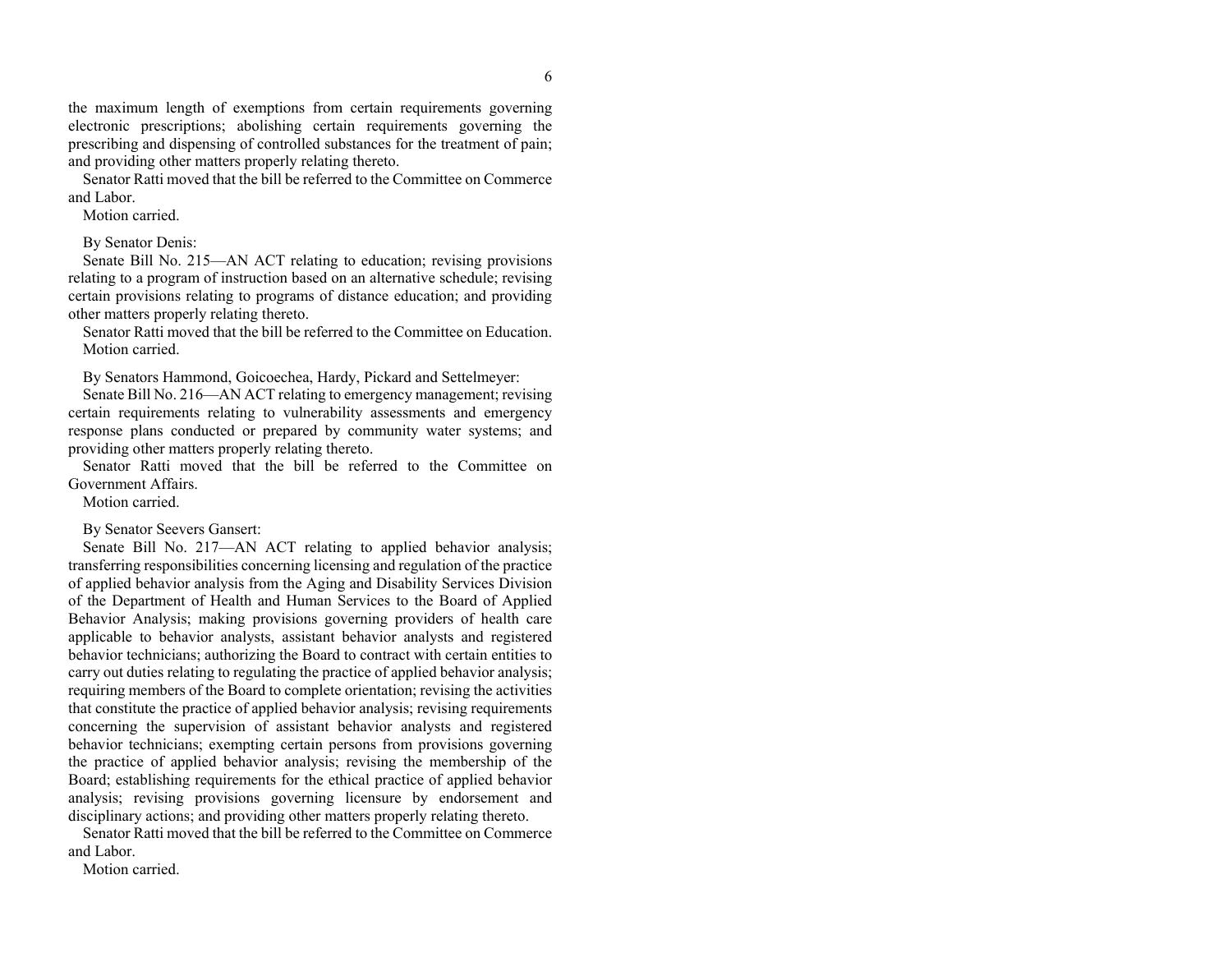By Senator Ratti:

 Senate Bill No. 218—AN ACT relating to property; establishing and revising various definitions relating to property; prohibiting landlords from charging prospective tenants certain fees; making various changes relating to fees, fines, deposits and costs paid by tenants; requiring rental agreements to include a grace period for the late payment of rent; revising provisions relating to agents of attorneys who serve certain notices relating to evictions; and providing other matters properly relating thereto.

 Senator Ratti moved that the bill be referred to the Committee on Judiciary. Motion carried.

# By Senator Cannizzaro:

 Senate Bill No. 219—AN ACT relating to offenses; revising provisions relating to the collection of delinquent fines, administrative assessments, fees and restitution; revising provisions relating to the suspension of the driver's license of a person; and providing other matters properly relating thereto.

 Senator Ratti moved that the bill be referred to the Committee on Judiciary. Motion carried.

By Senator Hammond:

 Senate Bill No. 220—AN ACT relating to education; establishing provisions relating to programs for alternative educational opportunities; and providing other matters properly relating thereto.

 Senator Ratti moved that the bill be referred to the Committee on Education. Motion carried.

 By Senators Buck, Hardy, Goicoechea, Hansen, Kieckhefer, Lange, Pickard, Seevers Gansert; Assemblymen Dickman and O'Neill:

 Senate Bill No. 221—AN ACT relating to public employment; requiring certain public employers to provide certain training to employees regarding the Public Employees' Retirement System; and providing other matters properly relating thereto.

 Senator Ratti moved that the bill be referred to the Committee on Government Affairs.

Motion carried.

By Senator Scheible:

 Senate Bill No. 222—AN ACT relating to governmental administration; requiring a state agency to collaborate with minority groups and provide certain information to minority groups; requiring a state agency to designate a diversity and inclusion liaison and provide the contact information for the designated diversity and inclusion liaison; requiring the Office of Minority Health and Equity of the Department of Health and Human Services to facilitate an annual meeting between diversity and inclusion liaisons and minority groups and submit a report to the Governor and the Legislative Commission; and providing other matters properly relating thereto.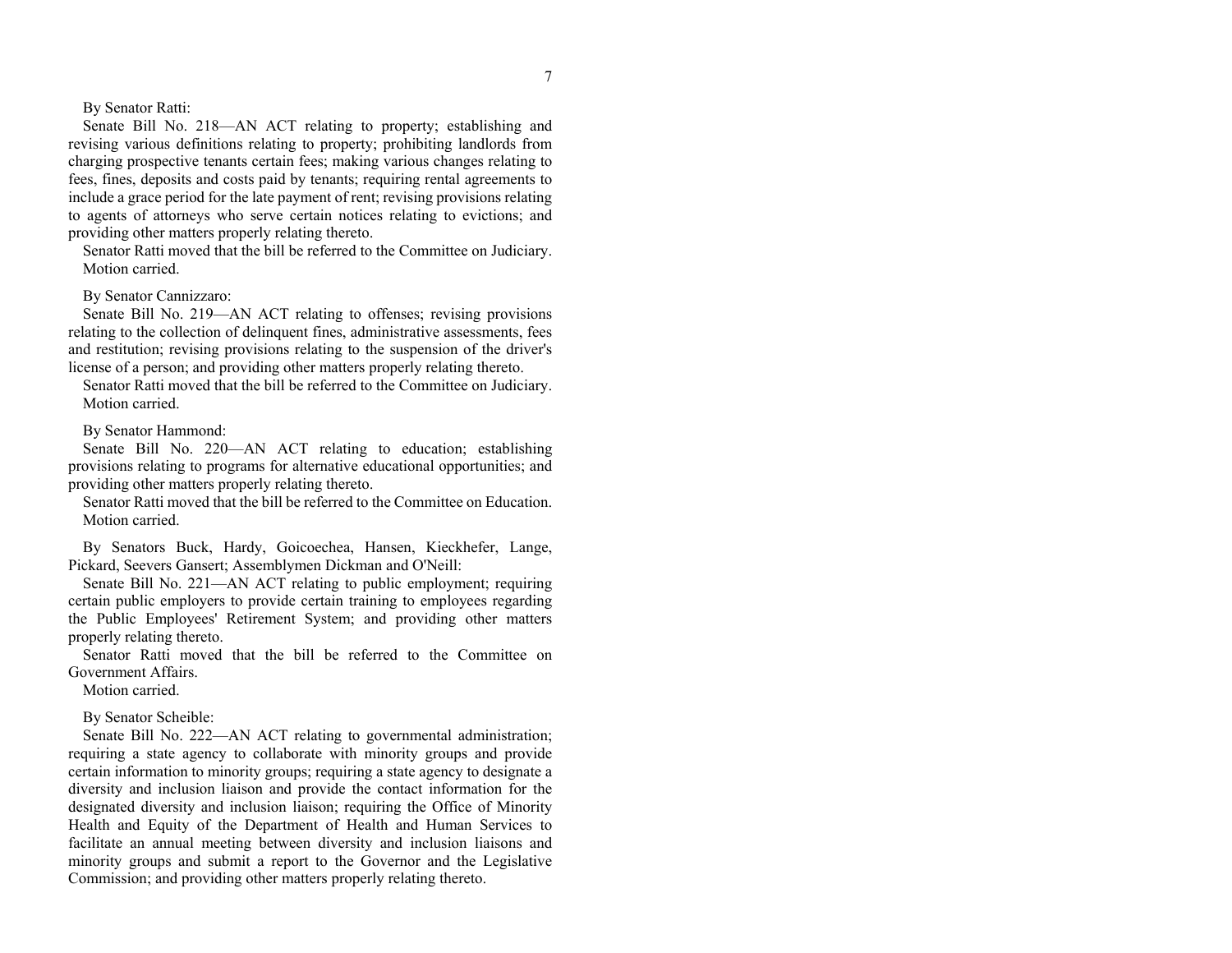Senator Ratti moved that the bill be referred to the Committee on Government Affairs.

Motion carried.

By Senator Harris:

 Senate Bill No. 223—AN ACT relating to juries; establishing that the opportunity to serve as a juror must not be denied or limited based on discrimination against certain persons or groups; and providing other matters properly relating thereto.

 Senator Ratti moved that the bill be referred to the Committee on Judiciary. Motion carried.

#### By Senator Harris:

 Senate Bill No. 224—AN ACT relating to large school districts; prohibiting certain transfers of authority from a large school district to a local school precinct from being construed to affect or impair the authority of the large school district to negotiate, or duty to comply with, certain provisions of a collective bargaining agreement between the large school district and an employee organization concerning the transfer or reassignment of employees in certain situations; and providing other matters properly relating thereto.

 Senator Ratti moved that the bill be referred to the Committee on Education. Motion carried.

 By Senators Pickard, Hansen, Hardy, Goicoechea, Buck, Hammond, Kieckhefer, Seevers Gansert and Settelmeyer:

 Senate Bill No. 225—AN ACT relating to elections; requiring the Secretary of State to adopt regulations setting forth the forms of proof of identity required to vote in person; requiring, under certain circumstances, a comprehensive audit of an election; requiring the Secretary of State to assign a unique ballot identification number to each absent and mailing ballot; requiring proof of identity for voting in person; revising the deadline for requesting an absent ballot; revising the procedures relating to voting and processing absent ballots and mailing ballots; prohibiting, with certain exceptions, a person from returning an absent ballot or mailing ballot on behalf of a voter; requiring a sample ballot to include a unique personal identification number assigned to each voter; establishing certain requirements for a computer program used with a mechanical voting system or mechanical recording device; repealing provisions relating to voting by mail ballot and conducting certain elections affected by certain disasters or emergencies; providing penalties; and providing other matters properly relating thereto.

 Senator Ratti moved that the bill be referred to the Committee on Legislative Operations and Elections.

Motion carried.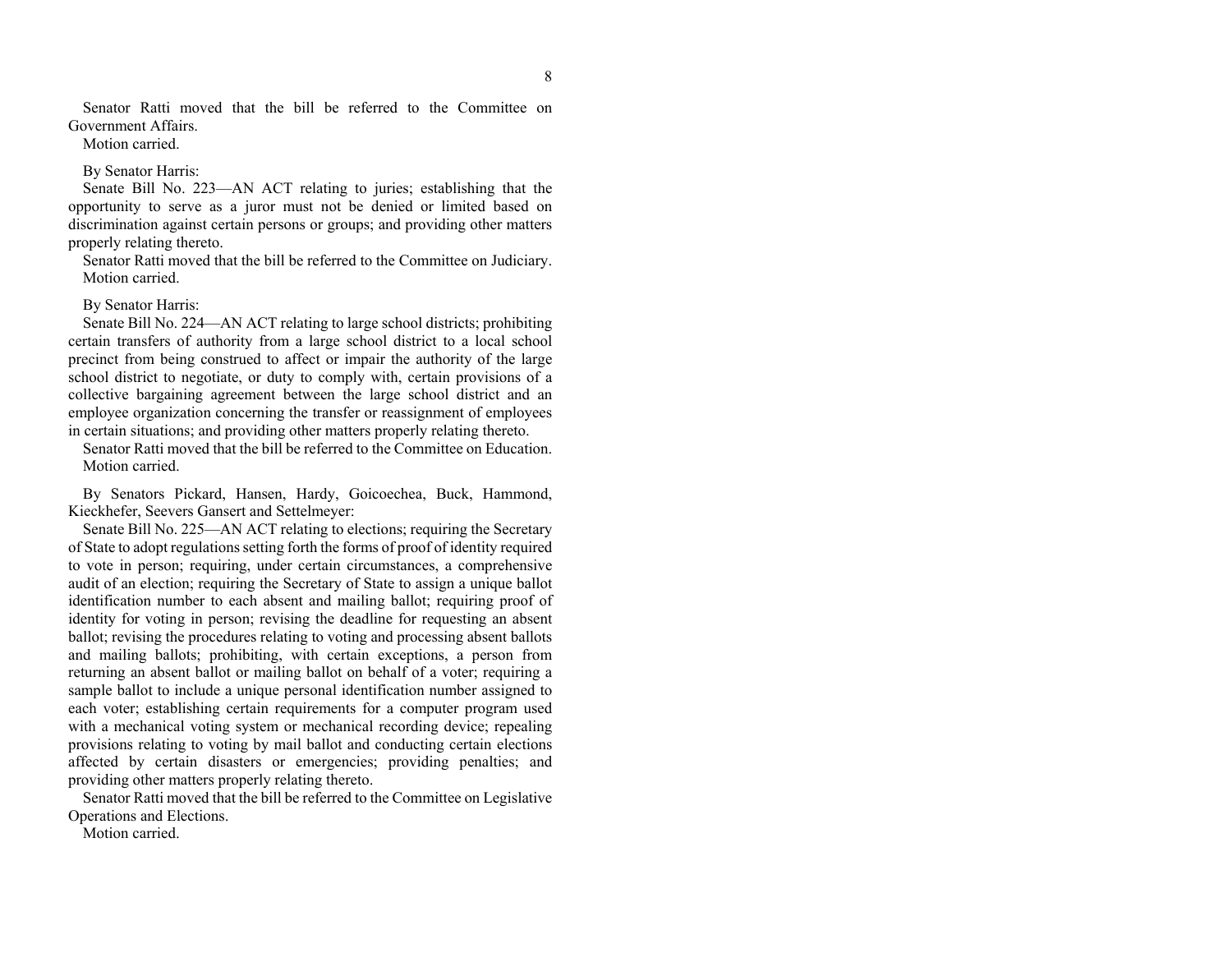Assembly Bill No. 16. Senator Ratti moved that the bill be referred to the Committee on Health and Human Services. Motion carried. Assembly Bill No. 26. Senator Ratti moved that the bill be referred to the Committee on Growth and Infrastructure. Motion carried. Assembly Bill No. 35. Senator Ratti moved that the bill be referred to the Committee on Health and Human Services. Motion carried. Assembly Bill No. 62. Senator Ratti moved that the bill be referred to the Committee on Health and Human Services. Motion carried. Assembly Bill No. 74. Senator Ratti moved that the bill be referred to the Committee on Natural Resources. Motion carried. Senator Cannizzaro moved that the Senate recess subject to the call of the Chair. Motion carried. Senate in recess at 11:51 a.m. SENATE IN SESSION At 11:57 a.m. President Marshall presiding. Quorum present.

# REMARKS FROM THE FLOOR

Senator Buck requested that her remarks be entered in the Journal.

 One of my favorite subjects in my life's mission and in the Legislature is grounded in the well-being of all children. I would like to recognize the Children's Advocacy Alliance has been actively engaged in Children's Week at the Legislature by hosting daily panels, townhalls, coffee chats joined by Legislators and bill discussions centered around critical policy areas that affect our children.

 Every day is kicked off by kids featuring the Strong Start Cabinet who discuss their areas of interest and impacts they are making in the community. Monday focused on Education; Tuesday, Safety; Wednesday, Mental Health; Thursday, Physical Health and Friday, Economic Well-Being. The Children's Advocacy Alliance is committed to equity and access for all Nevada's children as well as lives filled with opportunity and success.

 As you know, this is National School Social Work Week as well as School Social Work Week in Nevada.